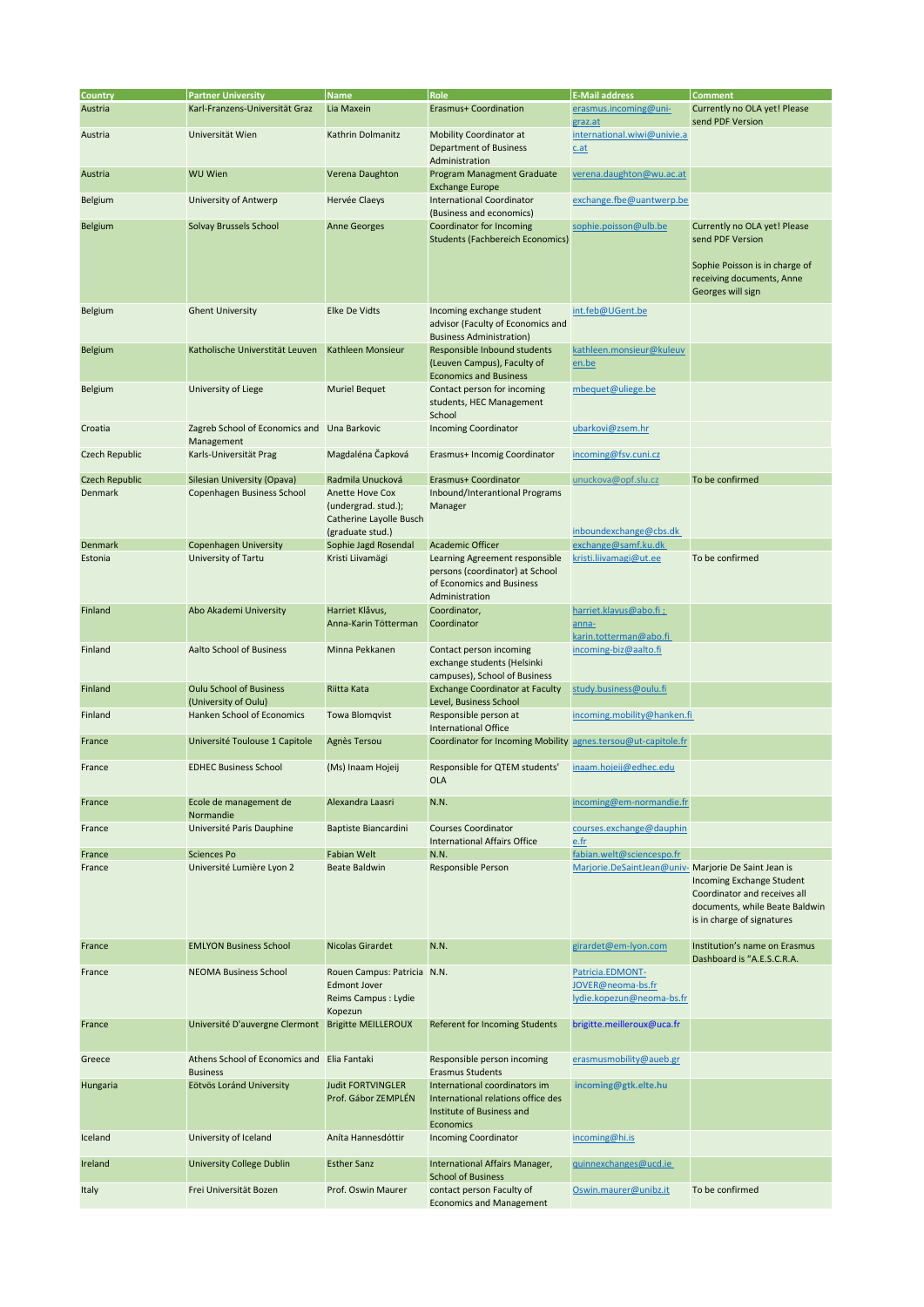| Italy       | LUISS Università Guido Carli                                   |                                                                     | Dr. Annamaria Ricciardi Head of Student Mobility                                                                  | relint@luiss.it                                              | Currently no OLA yet! Please<br>send PDF Version                                                                                                                                        |
|-------------|----------------------------------------------------------------|---------------------------------------------------------------------|-------------------------------------------------------------------------------------------------------------------|--------------------------------------------------------------|-----------------------------------------------------------------------------------------------------------------------------------------------------------------------------------------|
| Italy       | Politecnico di Milano School of<br>Management                  | Prof. Sergio Terzi                                                  | Department coordinator                                                                                            | sergio.terzi@polimi.it                                       |                                                                                                                                                                                         |
| Italy       | Università ca Foscari di Venezia                               | Roberto Casarin                                                     | Delegato del Dipartimento per<br>l'Erasmus                                                                        | r.casarin@unive.it                                           |                                                                                                                                                                                         |
| Italy       | Università Cattolica Del Sacro<br>Cuore di Milano              | Martina Peretti                                                     | Allgemeine Adresse, können<br>verschiedene Leute lesen                                                            | international.advisor@unicat Email is correct but name of    | contact person still needs to be<br>confirmed.                                                                                                                                          |
| Italy       | Università degli Studi di Napoli<br>Federico II                | Prof. Antonio<br>D'Ambrosio                                         | Responsible Person at<br>Department of Economics and<br><b>Statistics</b>                                         | antonio.dambrosio@unina.it                                   |                                                                                                                                                                                         |
| Italy       | Università Degli Studi di Siena                                | Prof. Giuseppe Scianna                                              | Erasmus coordinator at the<br>faculty                                                                             | giuseppe.scianna@unisi.it                                    |                                                                                                                                                                                         |
| Italy       | Universita degli Studi di Catania                              | <b>Isidoro Mazza</b>                                                | <b>Erasmus Departmental</b><br>Coordinator, Faculty of<br><b>Economics and Business</b>                           | imazza@unict.it                                              |                                                                                                                                                                                         |
| Italy       | Università Degli Studi Di Firenze                              | Barbara Sabatini                                                    | Incoming students' Coordinator,<br>Scuola die Economia e<br>Management                                            | incoming@economia.unifi.it                                   |                                                                                                                                                                                         |
| Italy       | Universita degli Studi di Padova                               | <b>Enrico Soncin</b>                                                | <b>Departmental Erasmus Offices</b>                                                                               | international.economia@unipd.it                              |                                                                                                                                                                                         |
| Italy       | Rom La Sapienza                                                | <b>Tiziana De Matteis</b>                                           |                                                                                                                   | erasmus.sapienza@uniroma Kontaktperson noch nicht<br>$1.$ it | bestätigt                                                                                                                                                                               |
| Lithuania   | <b>Vytautas Magnus University</b>                              | (Ms) Rasuole Andruske                                               | <b>Academic Coordinator</b>                                                                                       | Rasuole.Andruskeviciute@v<br>du.lt                           |                                                                                                                                                                                         |
| Luxembourg  | Universität Luxemburg                                          | Marie-Ann Heyer                                                     | <b>Incoming Office</b>                                                                                            | incoming@uni.lu                                              |                                                                                                                                                                                         |
| Malta       | University of Malta                                            | Rachel Abdilla;<br>Annhelica Agius                                  | <b>Erasmus Programmes</b><br><b>International Office</b>                                                          | erasmus@um.edu.mt                                            |                                                                                                                                                                                         |
| Netherlands | Erasmus School Rotterdam                                       | Debby van den Berg                                                  | Exchange Officer Erasmus School<br>of Economics                                                                   | internationalexchange@ese<br>.eur.nl                         |                                                                                                                                                                                         |
| Netherlands | University of Amsterdam                                        | <b>Mrs Evalien Rauws</b>                                            | <b>Exchange Coordinator</b><br>Department of Economics and<br><b>Business (Faculty International</b><br>Office)   | E.A.Rauws@uva.nl                                             |                                                                                                                                                                                         |
| Netherlands | University of Groningen                                        | <b>Ms Bertien Hoving</b><br>Ms Ida van der Veen<br>Ms Ina Venhuizen | Members of FEB Exchange                                                                                           | exchange.in.feb@rug.nl                                       |                                                                                                                                                                                         |
| Netherlands | University of Tilburg                                          | Ms Milou Kauffmann                                                  | Study Abroad & Exchange<br>Coordinator                                                                            | ity.edu                                                      | studyabroad@tilburgunivers Currently no OLA yet! Please<br>send PDF Version                                                                                                             |
| Norway      | BI Norwegian Business School                                   | Heidi Bekjorden                                                     | Adviser incoming Exchange                                                                                         | info@bi.no                                                   |                                                                                                                                                                                         |
| Norway      | University of Bergen                                           | Tonje Skaar and Ana<br>Veronica Cordova<br>(please use both names)  | <b>International Coordinators</b>                                                                                 | incoming@uib.no                                              |                                                                                                                                                                                         |
| Poland      | <b>Cracow University</b>                                       | Joanna Jackowska<br>Oder: Magdalena<br>Krasowska                    | Contact person for incoming<br>students (International Office)<br>Oder: Responsible for incomings<br>from Germany | joanna.jackowska@uek.kra<br>kow.pl<br>krasowsm@uek.krakow.pl |                                                                                                                                                                                         |
| Poland      | Wroclaw University, Wroclaw<br>(Breslau)                       | Małgorzata Mazurek                                                  | <b>International Relations Officer</b>                                                                            | malgorzata.mazurek@ue.wroc.pl                                |                                                                                                                                                                                         |
| Poland      | University of Lodz                                             | N.N.                                                                | Responsible Erasmus+ Incoming<br><b>Students Exchange Program</b>                                                 | iso@uni.lodz.pl                                              | Currently no OLA yet! Please<br>upload PDF in registration<br>platform                                                                                                                  |
| Portugal    | Universidade Católica<br>Portuguesa                            | Mariana Stoffel                                                     | Incoming Coordinator School of<br><b>Business &amp; Economics</b>                                                 | incoming.clsbe@ucp.pt                                        |                                                                                                                                                                                         |
| Portugal    | Universidade de Coimbra                                        | Liliana Moreira                                                     | Head of international relations<br>unit                                                                           | dri.intstudy@uc.pt                                           |                                                                                                                                                                                         |
| Portugal    | Universidade Lisboa                                            | Luis Perez                                                          | Incoming Mobility Manager an<br>der School of Economics and<br>Managment                                          | internationalstudent@iseg.u<br>lisboa.pt                     |                                                                                                                                                                                         |
| Portugal    | Universidade Nova de Lisboa                                    | Paula Caria                                                         | International Mobility Team<br>Leader (responsible contact<br>person for the LA)                                  | international.mobility@nov<br>asbe.pt                        |                                                                                                                                                                                         |
| Portugal    | University of Porto: FEP School<br>of Economics and management | Ana Paula Ribeiro                                                   | Contact School of Economics and<br>Management                                                                     | aribeiro@fep.up.pt                                           |                                                                                                                                                                                         |
| Sweden      | Göteburg University                                            | Catharina Miklin                                                    | Director School of Business,<br>Economics and Law International<br>Office                                         | exchange@handels.gu.se                                       |                                                                                                                                                                                         |
| Sweden      | Lingköping University                                          | Konstantinos<br><b>Mitropoulos</b>                                  | Coordinator for incoming<br>students                                                                              | international@ffk.liu.se                                     |                                                                                                                                                                                         |
| Switzerland | Universität St. Gallen                                         | Maria Bader                                                         | Programme Managerin für<br>Incoming Students (Europa)                                                             | exchange@unisg.ch                                            | Swiss-European Mobility<br>Programme does not take part in<br>Erasmus without Paper (EWP),<br>therefore please send the<br>Learning Agreement via PDF (will<br>be sent to the students) |
| Switzerland | Universität Zürich                                             | <b>Richard Müller</b>                                               | Departmental Coordinator<br><b>Management and Economics</b>                                                       | mobility@oec.uzh.ch                                          |                                                                                                                                                                                         |
| Switzerland | Université de Lausanne                                         | Inès Rosati                                                         | Incoming students assistant,<br>Faculty of Business and Economics                                                 | hec.incoming@unil.ch                                         |                                                                                                                                                                                         |